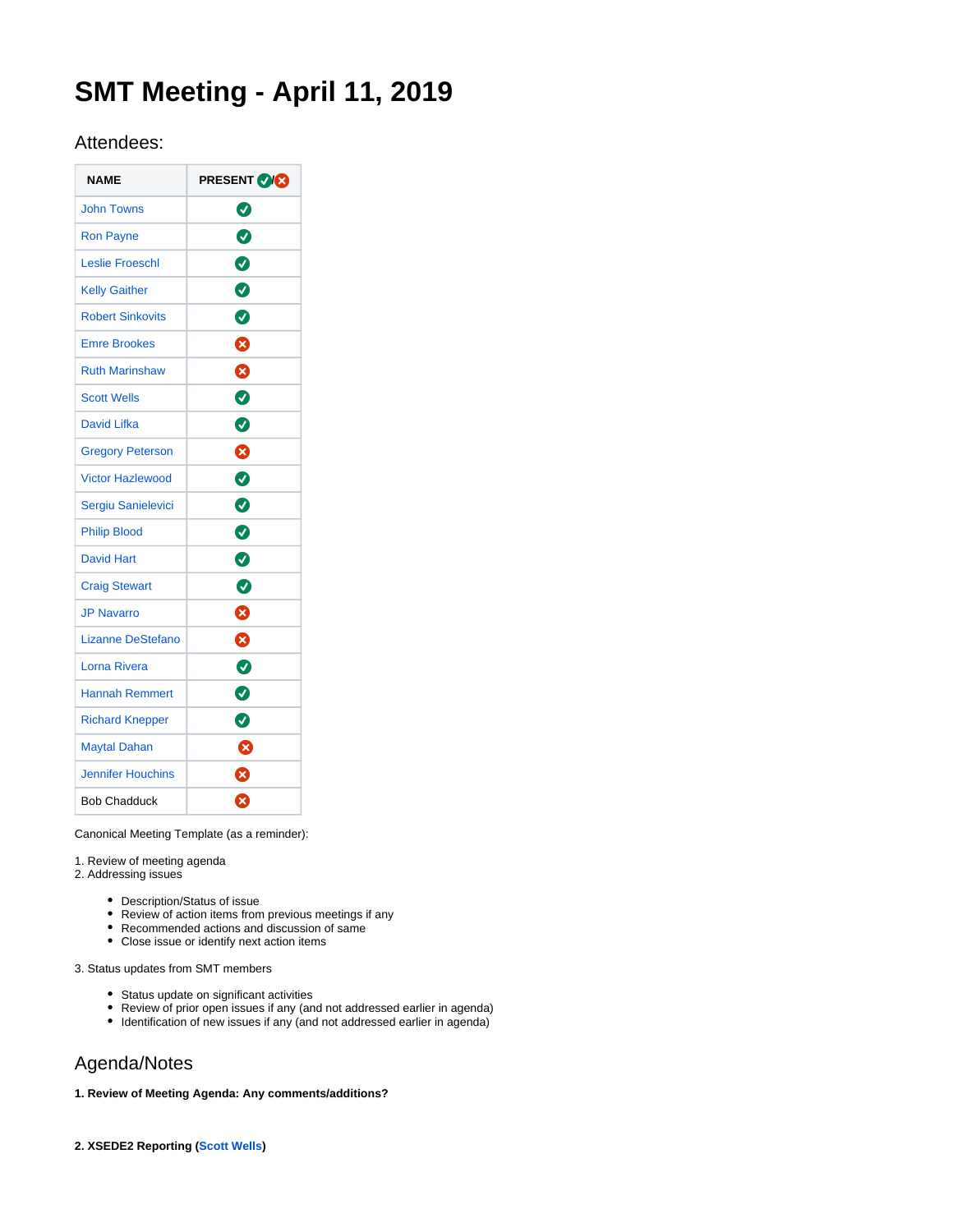#### Previously:

- Previous discussion archived: [SMT Meeting September 27, 2018](https://confluence.xsede.org/display/XT/SMT+Meeting+-+September+27%2C+2018)
- (9/27) John confirming dates for the remainder of the year.
- (9/27) Risk Review in two weeks.
- (9/28) Proposed XSEDE2 reporting schedule reviewed by John and sent to the SMT for review and approval.
- (10/11) Provide more time for completion & avoid conflicts.
	- Will require an update to PEP.
		- John has informed Bob that this is coming.
		- IPR7 work will occur during SC18, but most of the difficulty will fall to John
- (10/11) Decision to move forward with the proposed new schedule.
- (10/25) IPR7 commences on Nov. 1. Changes to this IPR from previous ones include:
	- L2 sections should provide updates on any management changes (L2 director, L3 manager, PM change).
	- $\bullet$ L2 section highlights that you want moved up to project level highlight, please highlight this in the template. Ron will then pull from that for the project level highlights. High impact things.
- (11/8) Positive feedback from PMs re. reporting process thus far. Deeper dive into submitted content next week. Please continue to be
	- responsive to PMs as they try to resolve any issues/questions
- (12/20) IPRI commences on Feb. 1.  $\bullet$  Annual report will be due May 15.
	- NSF review: dry run Monday, June 10. Review June 11-13.
- (1/17) Reporting period is coming up in 2 weeks. Risk review notifications will come out next week.
- (1/31) IPR8 reporting process begins tomorrow.  $\bullet$ 
	- PY9 Planning begins Feb. 11.
- (2/14) IPR8 Copyedits were completed yesterday. John has started his review.
	- PY9 planning is underway. Plans are due today. Budget info will be added tomorrow.
- (3/14) All planning text due to PMs on 3/28. L2s and L3s should be finalizing information to submit for that.
- (3/28) All PY9 Planning content is due to the PMs today. Thus all L3s and L2s should have their parts done and in the PMs hands by CoB today. As a result of discussions at the QM earlier this month, there is a larger volume of PCRs coming in than usual. We are working through those, but please be patient as we wrangle PCRs and Planning efforts simultaneously.

#### Discussion:

- PY9 plan has gone to XAB. They can comment on the doc, ask questions, etc. We will collate comments/suggestions into the plan and will incorporate this the week of April 22. Your PM will be in touch to integrate changes per XAB input.
- John: a number of areas didn't have materials in on time. This created a problem with not having enough time to review prior to send to XAB. We were able to recover at the expense of others going out of their way to get it caught up. Have had a good track record of executing in the past. Would like feedback on what happened and whether we need to do something different to hit the target dates.
	- XCI behind due to PEARC paper deadlines. Spent a lot of time getting info into the shared XCI doc and the next day it was gone. Not sure how or why that happened. Need to figure out root cause.
	- Realize unanticipated things occur. Need to make sure PMs are kept aware of what the situation is if you can't get something to them on time.
	- ECSS had some quality control issues. Putting in measures to address this in order to avoid that in the future.

#### Decisions:

Communication is the biggest thing so if something is going on the PMs can take the necessary steps to address it.

#### **3. KPI Target Changes for RY4 ([Ron Payne\)](https://confluence.xsede.org/display/~rpayne)**

#### Previously:

- (4/9) Added to agenda
- (4/9) See list of changes here: [https://docs.google.com/spreadsheets/d/1sdC7h36GCW33OsflFYoJq4Km70\\_hl6H\\_JndwYmn79V0/edit#gid=0.](https://docs.google.com/spreadsheets/d/1sdC7h36GCW33OsflFYoJq4Km70_hl6H_JndwYmn79V0/edit#gid=0)

#### Discussion:

- 15 KPI target changes came in after the quarterly meeting.
- Target changes should be shared during March quarterly so they can be sufficiently discussed and approved.
	- For some KPIs, John makes note of where targets might be changed during his review of the plan. Need to do something to capture these so SP&E has the chance to look at it too.
	- Take steps to prevent this in the future.
	- Post trends during quarterly, call out specific changes

#### Decisions:

All target changes in the spreadsheet are approved.

#### **4. XAB meeting next week (dinner Tuesday 4/16 at 6pm/Meeting 8am-4pm on Wednesday 4/17) [\(Ron Payne\)](https://confluence.xsede.org/display/~rpayne)**

#### Previously:

- (4/9) Added to agenda
- (4/9) Use March Quarterly meeting slides as basis
	- PY9 plans are the main focus
		- Can anyone switch with Kelly and take the 2:45pm CT presentation slot?

#### Discussion: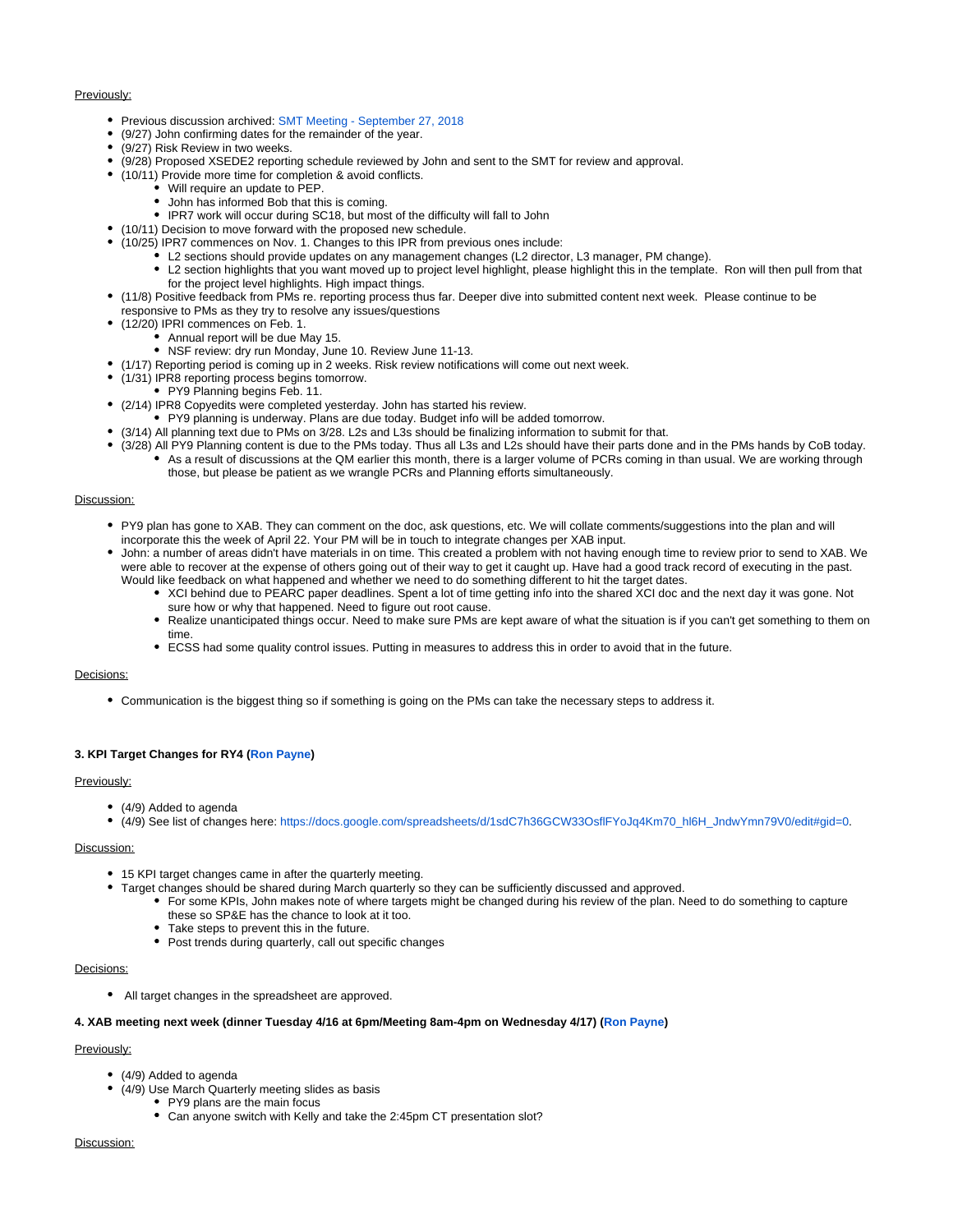#### Decisions:

Move Program Office to 2:45 slot. Move CEE to PgO slot. Shorten Points of Interest to 30 minutes

#### **4. June 2019 NSF Panel Review [\(Ron Payne](https://confluence.xsede.org/display/~rpayne))**

#### Previously:

- (4/9) Added to agenda
- (4/9) Basic info has been posted to the wiki: [2019 XSEDE2 Panel Review](https://confluence.xsede.org/display/XT/2019+XSEDE2+Panel+Review)
	- PPT template is linked from the wiki: L2 Area [PowerPoint template for the 2019 NSF Panel Review](https://confluence.xsede.org/download/attachments/12288711/NSF%20Review%20Template%202019.pptx?version=1&modificationDate=1554999972679&api=v2) (download and open in PowerPoint).

#### Discussion:

- New template fits with Discover More campaign look & feel. John will look at new template and make sure it's ok.
- Don't have agenda yet, but draft agenda based off of last year is there as a placeholder, but that will change.

#### Decisions:

#### **Around the call updates**

Follow this basic outline:

- Status update on significant activities
- Review of prior open issues if any (and not addressed earlier in agenda)
- Identification of new issues if any (and not addressed earlier in agenda)
- $\bullet$  Identification of recent improvements implemented

#### Updates from SMT members:

- PI (John/Ron)
	- Haven't been getting much from Bob that we need to address.
- CEE (Kelly)
	- Summer immersion experience will overlap with review. John sent request to Bob for Kelly to present remotely, and Bob confirmed that is fine and the AV will be set up to allow that.
- ECSS (Bob S/Phil)
	- Further developing PY9 activities
		- ECSS training initiative. Survey out to ECSS staff to get their level of interest in various training activities. Will come up with an estimate for travel budgets for sites with ECSS staff
		- Working more closely with Campus Champions on quarterly basis. Bob gave presentation to CC about fellows program. Should be pushing out announcement that application for fellow is open by next week
		- Building up additional activities in PY9 engaging with other orgs re. sharing best practices
			- Rudi Eigenmann's group (Xpert Network for Computationally and Data-Intensive (CDI) Science): Had a kickoff meeting a few weeks ago & will give talk on their next meeting
			- Similar presentation at CaRCC meeting.
		- Ways to lower barriers for engaging with XSEDE & ECSS. Lightweight consulting. Working on what form this might take. Way for people to get time with an expert for an hour or so.
- XCI (Dave L/Craig)
	- Meeting today with ECSS to talk about joint advertising of services.
	- PCR pending that should serve as successful springboard for more funding
	- Ron, Dave, Craig & others finished new paper on ROI. Will end up doing one paper at PEARC (financial benefits) and another at Utility & Cloud Conference (non-financial benefits). Extended abstract has had good reviews.
- Ops (Greg/Victor)
	- Had SSO incident, items to circle back and address (policy, auditing, logging)
		- Greg has signed off on everything they said they'd do–all are complete. In better position now as a result of this
	- Alex is on-boarded as co-lead of security. Has John communicated about incident response process? John/Alex/Greg may need a call to talk about this.
		- John spoke to Alex but agrees a call is warranted. [Victor Hazlewood](https://confluence.xsede.org/display/~victorh) will coordinate meeting.
	- Security does assessments periodically. AWS for XDCDB assessment is going on now.
	- Mike is retiring on April 30. Dan is interim while they do a search for a replacement. Search has been posted and closes this week.
- RAS (Dave H/Ken)
	- PSC is up & running with XRAS for allocations
	- Multi-phase review added to XRAS
		- PSC using 3 phase review & XSEDE using 2 phase review
	- Renewals pull info from previous submission. Users can auto-populate NSF award info by entering grant #.
	- UAC had info about ORCiD on their agenda. John gave some info about this.
		- Requests from PIs want to know dollar value of award. Only embodied in award letter currently. Would be good if this could be posted as part of award info.
			- Public pages available through XRAS or could do within info they see for completed awards in submission UI. [David](https://confluence.xsede.org/display/~davidlh)  [Hart](https://confluence.xsede.org/display/~davidlh) will put this on to do list.
				- [David Hart](https://confluence.xsede.org/display/~davidlh) will send Emre slides.
- Program Office (Ron/Leslie) -
	- Reminder: XAB face-to-face meeting. April 16 (dinner); meeting 8am-4pm Chicago time on April 17.
		- As you complete content for PY9, generate slide versions of that for the XAB meeting
	- Reminder: Enter Publications in XUP and documents in IDEALS